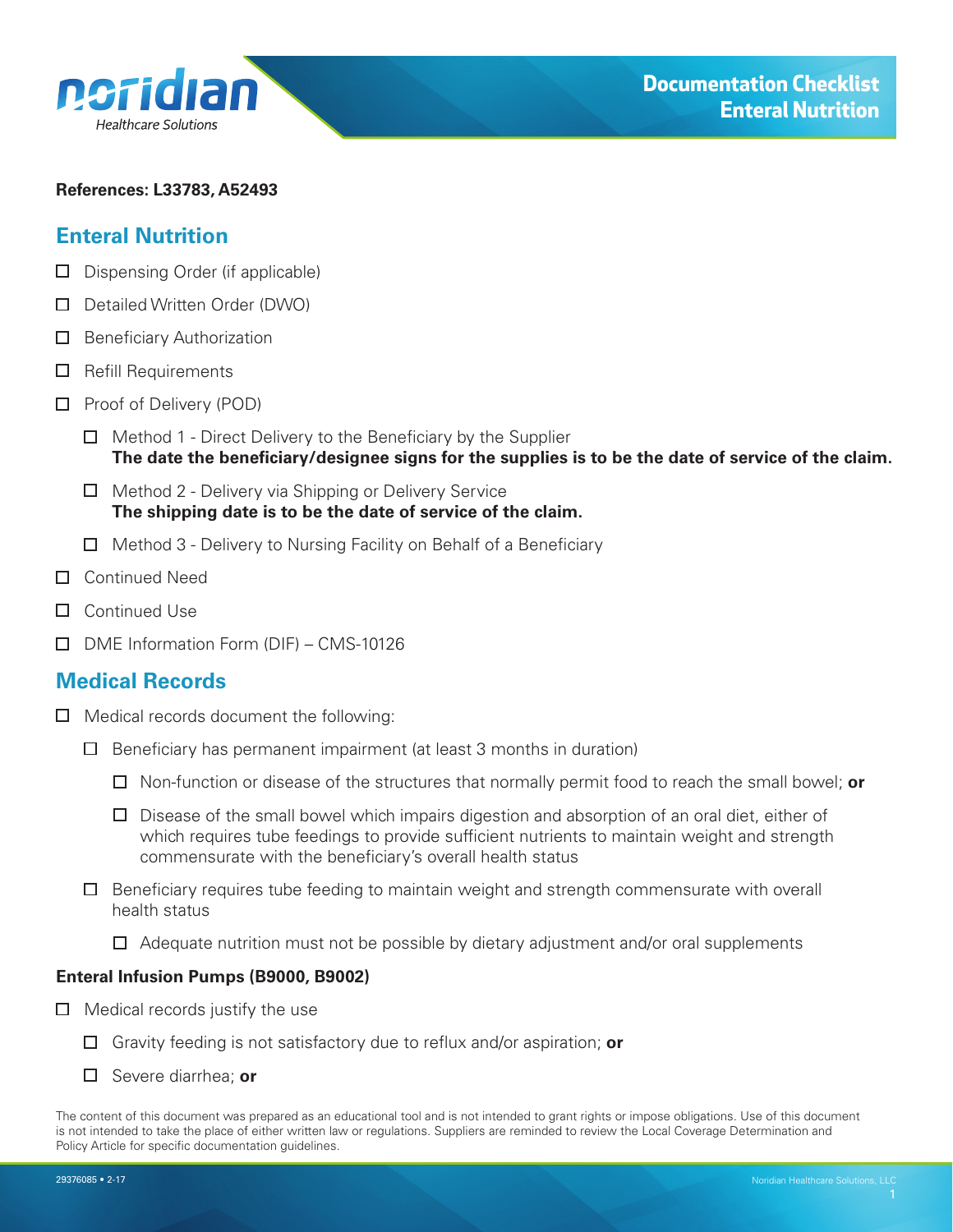- Dumping syndrome; **or**
- Administration rate less than 100 ml/hr; **or**
- Blood glucose fluctuations; **or**
- Circulatory overload; **or**
- Gastrostomy/jejunostomy tube used for feeding

## **Special Nutrient Formulas (B4149, B4153-B4157, B4161, B4162)**

- $\Box$  Physician ordered the special nutrient
- $\Box$  Medical records document specific medical condition and need for the special nutrient

## **Feeding Supply Kit (B4034-B4036)**

- $\Box$ Feeding supply kit corresponds to the method of administration indicated in question 5 of the DME Information Form (DIF)
- $\Box$  When a pump supply kit (B4035) is provided, the medical necessity of the pump must be documented

# **DIF Reminders**

- $\Box$  Initial claim must include an electronic copy of DIF
- $\Box$  New initial DIF is required for enteral nutrients when:
	- Formula billed with a different code, which has not been previously certified, is ordered; **or**
	- $\Box$  Enteral nutrition services are resumed after they have not been required for two consecutive months.
- $\Box$  New initial DIF is required for pump (B9000, B9002) when:
	- $\Box$  Enteral nutrition services involving use of pump are resumed after they have not been required for 2 consecutive months, **or**
	- $\Box$  Beneficiary receiving enteral nutrition by syringe or gravity method is changed to administration using a pump
- $\Box$  Revised DIF for enteral nutrients is required when:
	- Number of calories per day changes; **or**
	- Number of days per week administered changes; **or**
	- Method of administration (syringe, gravity, pump) changes; **or**
	- Route of administration changes from tube to oral feedings (if billing for denial); **or**
	- $\Box$  HCPCS code for the current nutrient changes
	- $\Box$  The ordering physician is extending the length of need (LON) on a previous LON that has expired.

# **Billing Reminders**

- Add BO modifier to enteral nutrients (B4149-B4162) when administered by mouth.
- Add BA modifier to HCPCS code for IV pole (E0776) used for enteral nutrition administered by gravity or pump.
- Dressings used in conjunction with gastrostomy or jejunostomy tube are included in supply kit codes (B4034 – B4036) and should not be billed separately using dressing codes.